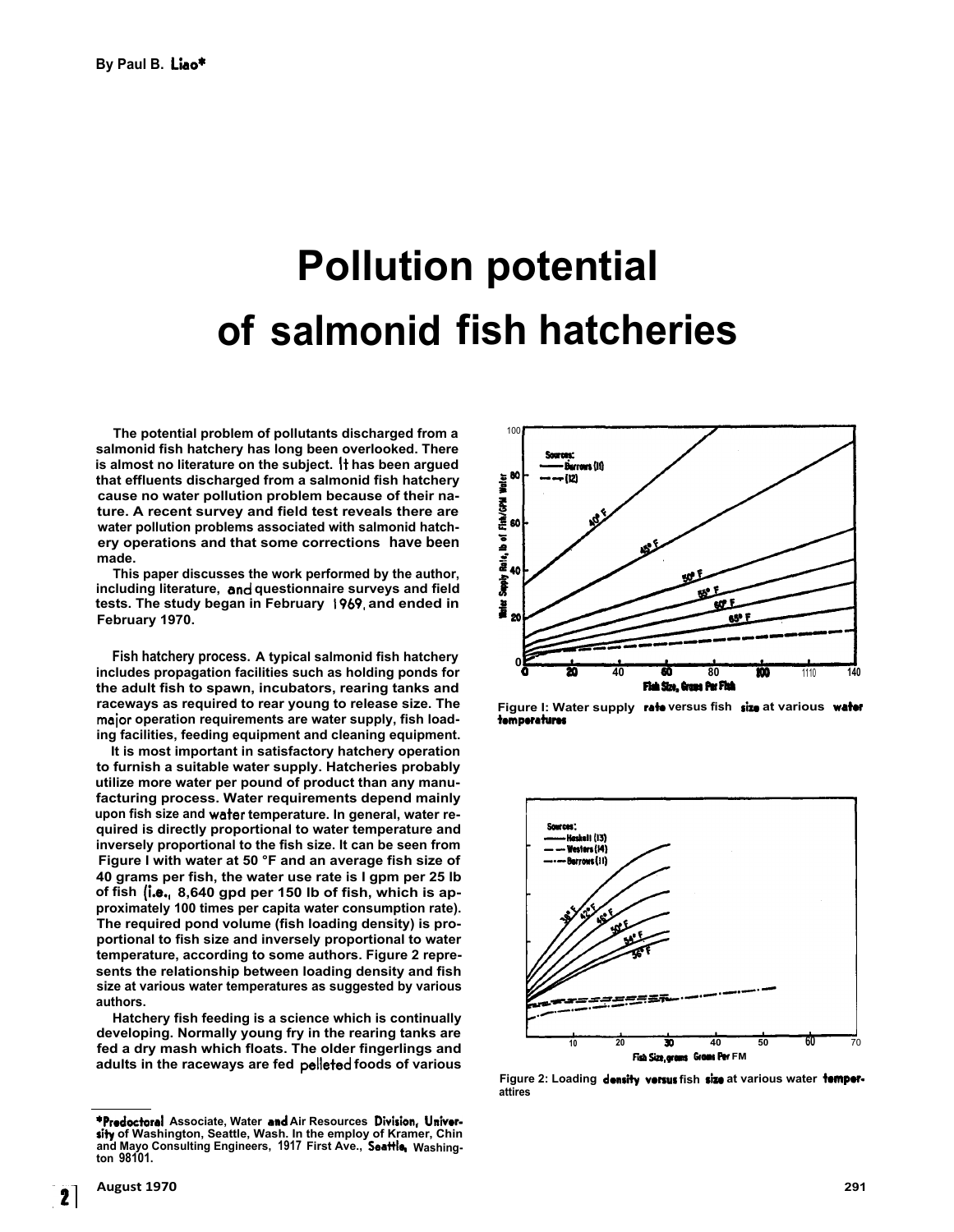gradations which sink. The most common of the pelleted foods in Western hatcheries is the Oregon moist pellet. On the average, the food contains <35 percent moisture, > 35 percent protein, > 5 percent fat, < 4 percent fiber. Young fry are usually fed 8 times each day. Older fingerlings are fed two or three times each day. The amount of food is based on water temperature and the weight of fish in the pond, and is less than 10 percent of fish weight per day.

The rearing ponds are cleaned at intervals varying from daily to monthly. When the ponds are being cleaned the effluent may consist of fish fecal wastes, unconsumed food, weeds, algae, chemicals and drugs. The quantities of these components cannot be precisely determined, but are such that they constitute the major pollution problem.

**Problems.** Pollutional problems reported to be associated with fish hatchery operations include nutritional enrichment, algae and weed growth, taste and odor, settleable solids, pathogenic bacteria and parasites, organic matter, chemicals and drugs. Some pollution examples follow:

I. The first example is that of the Bureau of Sport Fisheries and Wildlife's (BSF&W) Jordan River (Michigan) National Fish Hatchery which began operation in 1964. Since that time there have been numerous articles in local newspapers protesting the alleged pollution. During the spring of 1966 the BSF&W conducted a study to determine the effects of the hatchery on the chemical quality of the river. This study, while showing high levels of nutrients in the river, indicated that the hatchery's contribution to the total load was very small. In the fall of 1968 the Federal Water Pollution Control Administration (FWPCA)\*\* was requested to conduct an evaluation of possible pollution of the Jordan River by the hatchery. The results indicated that (a) the Jordan River National Fish Hatchery contributes significant amounts of fishfecal materials and unconsumed fish food to the Jordan River, (b) this material is deposited on the bottom and along the bank of the river and supports pollution-tolerant benthic organisms and (c) these deposits are in violation of the intrastate water quality standards of the State of Michigan.<sup>1</sup>

2'. The second example comes from the California Department of Fish and Game, San Joaquin Hatchery in 1965. A preliminary investigation revealed that below the discharge, gravel was completely covered with sludge originating at the hatchery. These deposits, measured at random points, were up to 12 in. deep averaging about 3 in. overall, and that tubifex worms (blood worms) were so numerous that they created a red mottled pattern all over the bottom. One handful from such a spot produced several hundred worms. The actual rate of deposition of solids was unknown but a piece of wire gauze screening 15 in. x 10 in. collected 29.3 g of solids in three minutes

when held in the outfall during the cleaning of the ponds. Streamers of an unidentified form of algae blanketed a large area as a result of the excessive nutrients. Dead fish were also found in the area year-around. It is obvious from this preliminary investigation that there is a pollution problem at the hatchery.<sup>2</sup>

3. A third and critical example of an alleged pollution problem is demonstrated by a civil action brought against the Colorado Game, Fish and Park Division's Rifle Falls Trout Hatchery. This action resulted in a court order, upheld by the Colorado Supreme Court, requiring the hatchery to pay damages and also to abate pollution to the stream. Fish have been removed from the hatchery until pollution abatement facilities are installed and in operation.<sup>8</sup> A trickling filter type pollution control unit has been proposed for this trout hatchery.<sup>4</sup>

The above three examples suggest that pollution problems associated with salmonid fish hatchery operations do exist. There are other examples to which the readers may refer.<sup>7</sup> It is understood that pollution control facilities have been provided at the first two hatcheries.

**Literature review.** As part of this study, a detailed review was made of various standard literature sources to determine if there have been any papers published relating to pollution caused by fish hatcheries. This literature search included a review of the cumulative index of many publications and when no satisfactory data were obtained, a detailed study of the abstract sources for a broad range of publications was made. By groups, the abstracts investigated included:

**Sports fishery abstracts.** All abstracts from 1955 to date were reviewed with no positive results.

**Wafer pollution abstracts.** All abstracts of the various publications relating to water pollution were reviewed from 1961 to date with no positive results.

**Public health engineering abstracts.** These abstracts from 1960 to date were reviewed in detail with no positive results.

In summary, the standard literature sources of all North American publications and many European publications were covered. No articles of any significance have been found concerning hatcheries as pollutional sources. However, the author did obtain several special reports<sup>4</sup> from various sources relating to fish hatchery pollution studies.

**Questionnaire survey.** A general information request relating to individual problems was made of all federal agencies operating hatcheries, all state agencies with a direct interest in hatchery propagation and all Canadian federal and provincial fisheries agencies. Virtually all (63 agencies) replied (Table I). Thirteen indicated that they had pollution problems, nine have made studies,

**<sup>\*\*</sup>Now the Federal Wafer Qualify Administration.**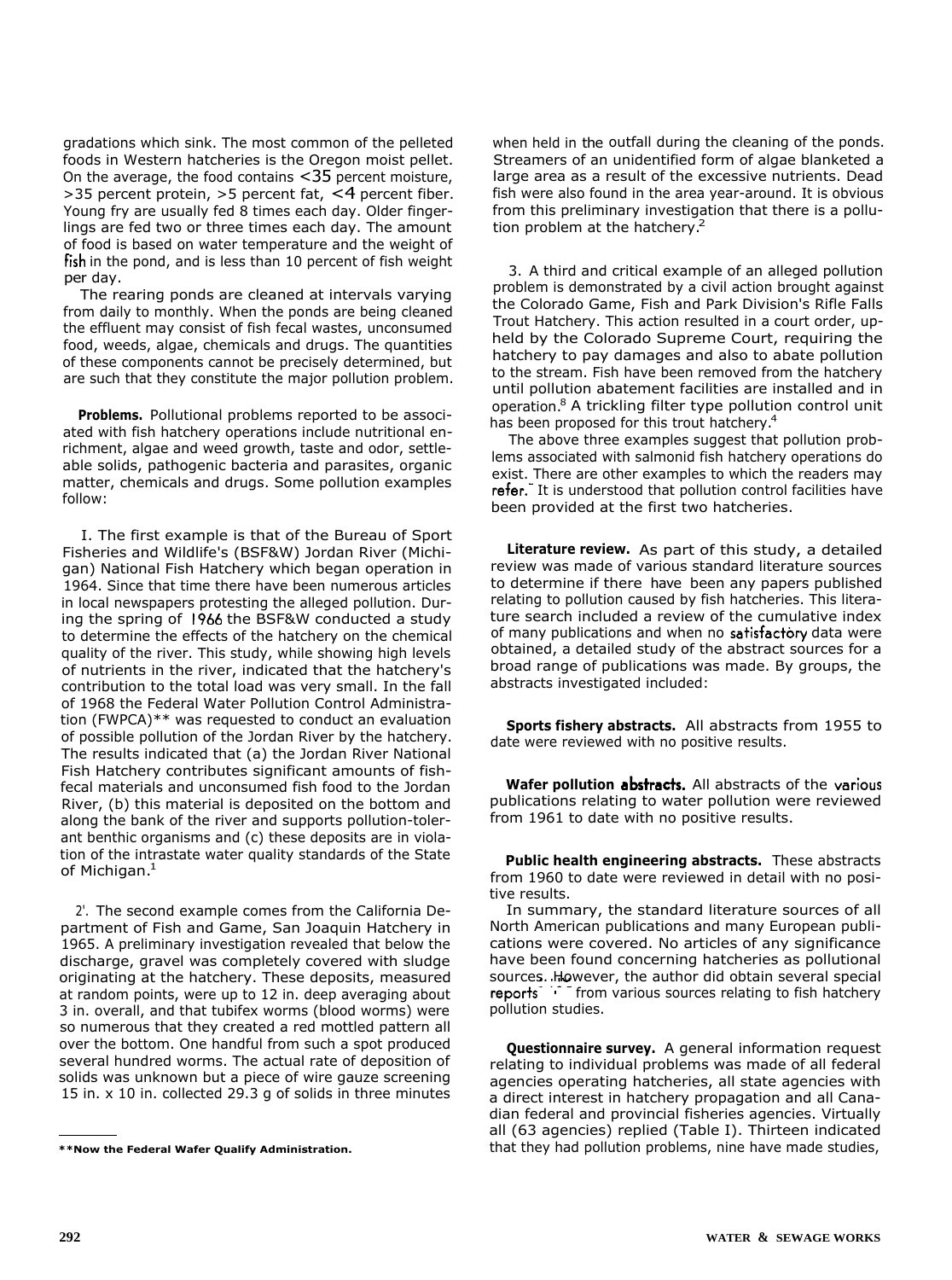## **Table I. Result of Questionnaire Survey**

|                                                                        | <b>Salmon Hatcheries</b><br>No./Annual<br><b>Production</b><br>in Pounds | <b>Trout Hatcheries</b><br>No./Annual<br>Production<br>in Pounds | Have Had<br><b>Problems:</b> | <b>Have Made</b><br>Studies? | <b>Have Had</b><br><b>Special</b><br><b>Construction: Problem</b> | Feed is a<br><b>Potential</b> |  |
|------------------------------------------------------------------------|--------------------------------------------------------------------------|------------------------------------------------------------------|------------------------------|------------------------------|-------------------------------------------------------------------|-------------------------------|--|
| Bureau of Sport Fisheries & Wildlife                                   |                                                                          |                                                                  |                              |                              |                                                                   |                               |  |
| Pacific Region                                                         | 9/1.110.000                                                              | 9/946,000                                                        | No                           | No                           | No                                                                | No                            |  |
| North Central Region                                                   | $\bf{0}$                                                                 | 12/501,000                                                       | Yes                          | No                           | No                                                                | Yes                           |  |
| Southeast Region                                                       | $\bf{0}$                                                                 | 10/                                                              | No                           | No                           | No                                                                | No                            |  |
| Northeast Region                                                       | 1/21,500                                                                 | 9/828,000                                                        | Yes                          | Yes                          | Yes                                                               | Yes                           |  |
| Alabama---Department of Conservation                                   | No Salmonid Hatcheries                                                   |                                                                  |                              |                              |                                                                   |                               |  |
| Alaska-Department of Fish & Game                                       | 4/15,000                                                                 | 6/2,000                                                          | No                           | No                           | Yes                                                               | No                            |  |
| Arizona-Game & Fish Department                                         | 0                                                                        | 3/250,000                                                        | No                           | No                           | No                                                                | No                            |  |
| California-Department of Fish & Game                                   | 5/147,000                                                                | 14/2,390,000                                                     | Yes                          | No                           | Yes                                                               |                               |  |
| Colorado-Div. of Game, Fish & Parks                                    | 6/Fry                                                                    | 20/1,790,000                                                     | Yes                          | Yes                          | No                                                                | Yes                           |  |
| Connecticut-Board of Fisheries & Game                                  | 0                                                                        | 3/110,000                                                        |                              | No                           | No                                                                | Yes                           |  |
| Delaware-Board of Game & Fish Comm.                                    | No Salmonid Hatcheries                                                   |                                                                  |                              |                              |                                                                   |                               |  |
| Florida-Game & Fresh Water Fish Comm.                                  | No Salmonid Hatcheries                                                   |                                                                  |                              |                              |                                                                   |                               |  |
| Georgia-State Game & Fish Commission<br>Hawaii-Division of Fish & Game | 0                                                                        | 2/100,000                                                        | No                           | No                           | No                                                                | No                            |  |
| Idaho-Fish & Game Department                                           | No Salmonid Hatcheries                                                   |                                                                  |                              |                              |                                                                   | No                            |  |
| Illinois-Department of Conservation                                    | 2/60,000<br>No Salmonid Hatcheries                                       | 15/1,200,000                                                     | No                           | No                           | No                                                                |                               |  |
| Indiana-Department of Natural Resources                                | 0                                                                        | 1/25,000                                                         | No                           | No                           | No                                                                | No                            |  |
| lowa—State Conservation Commission                                     | 0                                                                        | 3/125,000                                                        | Yes                          | Yes                          | Yes                                                               | Yes                           |  |
| Kansas-Forestry, Fish & Game Comm.                                     | No Salmonid Hatcheries                                                   |                                                                  |                              |                              |                                                                   |                               |  |
| Kentucky-Dept. of Fish & Wildlife Res.                                 | No Salmonid Hatcheries                                                   |                                                                  |                              |                              |                                                                   |                               |  |
| Louisiana-Wildlife & Fisheries Comm.                                   | No Salmonid Hatcheries                                                   |                                                                  |                              |                              |                                                                   |                               |  |
| Maine-Dept. of Inland Fisheries & Game                                 | 1/30,000                                                                 | 9/110,000**                                                      | No                           | No                           | No                                                                | No                            |  |
| Maryland-Dept. of Game & Inland Fish                                   | 0                                                                        | 3/54,000                                                         | No                           |                              | No                                                                | No                            |  |
| Massachusetts-Div. of Fish & Game                                      | I/Fingerling                                                             | 4/400,000                                                        | No                           |                              | Yes                                                               |                               |  |
| Michigan-Dept. of Natural Resources                                    | -/107.560                                                                | 6/230,000**                                                      |                              |                              |                                                                   |                               |  |
| Mississippi-Game & Fish Commission                                     | No Salmonid Hatcheries                                                   |                                                                  |                              |                              |                                                                   |                               |  |
| Missouri-Dept. of Conservation                                         | 0                                                                        | 5/740,000                                                        | No                           | Yes                          | No                                                                | Yes                           |  |
| Montana-Fish & Game Department                                         | 0                                                                        | $8/320,000$ <sup>5*</sup>                                        | No                           | No                           | $\overline{\phantom{0}}$                                          | No                            |  |
| Nebraska-Game & Parks Commission                                       | 0                                                                        | 2/140,000                                                        | No                           | No                           | No                                                                | No                            |  |
| Nevada-Fish & Game Commission                                          | 0                                                                        | 4/250,000                                                        | No                           | No                           | No                                                                | No                            |  |
| New Hampshire-Fish & Game Dept.<br>New Mexico-Dept. of Game & Fish     | 2/5,766                                                                  | 6/194,000                                                        | No                           | No                           | No                                                                | No                            |  |
| New York-Conservation Department                                       | 0                                                                        | 6/400,000                                                        | No                           | No                           | No<br>No                                                          | No<br>Yes                     |  |
| North Carolina-Wildlife Resources Comm.                                | 0<br>0                                                                   | 14/600,000                                                       | Yes                          | No<br>No                     | No                                                                | No                            |  |
| North Dakota-State Game & Fish Dept.                                   | No Salmonid Hatcheries                                                   | 4/147,400                                                        | No                           |                              |                                                                   |                               |  |
| Ohio-Division of Wildlife                                              | 2/8000                                                                   | 1/7000                                                           | No                           | No                           | No                                                                | No                            |  |
| Oklahoma-Dept. of Wildlife Conserv.                                    | No Salmonid Hatcheries                                                   |                                                                  |                              |                              |                                                                   |                               |  |
| Oregon-Fish Commission                                                 | 15/1,200,000                                                             | 0                                                                | No                           | Yes                          | No                                                                | No                            |  |
| Oregon-State Game Commission                                           | 0                                                                        | $15/1,300,000**$                                                 | Yes                          | No                           | No                                                                | Yes                           |  |
| Rhode Island-Dept. of Natural Resources                                | 0                                                                        | 2/45,000                                                         | No                           | No                           | No                                                                | Yes                           |  |
| South Carolina-Wildlife Resources Dept.                                | No Salmonid Hatcheries                                                   |                                                                  |                              |                              |                                                                   |                               |  |
| Tennessee-Game & Fish Commission                                       | 0                                                                        | 3/175,000                                                        | No                           | No                           | No                                                                | No                            |  |
| Texas-Parks & Wildlife Department                                      | No Salmonid Hatcheries                                                   |                                                                  |                              |                              |                                                                   |                               |  |
| Utah-Fish & Game Division                                              | 0                                                                        | 11/950,000                                                       |                              | Yes                          | No                                                                |                               |  |
| Vermont-Fish & Game Department                                         | 1/8500                                                                   | 5/270,000                                                        | Yes                          | No                           | No                                                                | Yes                           |  |
| Washington-Department of Fisheries                                     | 25/2,225,000                                                             | 0                                                                | No                           | No                           | No                                                                |                               |  |
| Washington-Department of Game                                          | 0                                                                        | 32/1,500,000                                                     | No                           | No                           | No                                                                | No                            |  |
| West Virginia-Dept. of Natural Resources                               | 0                                                                        | 5/275,000                                                        | No                           | No                           | No                                                                | Yes                           |  |
| Wisconsin-Dept. of Natural Resources<br>Wyoming-Game & Fish Commission | 0<br>0                                                                   | 12/395.000**                                                     | Yes                          | Yes                          | Yes                                                               | Yes                           |  |
| Pennsylvania Fish Commission                                           | 1/12,742                                                                 | 11/383,240<br>7/800,00                                           | No<br>Yes                    | No<br>No                     | No<br>Yes                                                         | No<br>Yes                     |  |
| New Jersey, Bureau of Fisheries Management                             | 0                                                                        | 1/200,000                                                        | Yes                          | No                           | No                                                                | Yes                           |  |
| South Dakota Dept. of Game, Fish & Parks                               | 0                                                                        | 1/60,000                                                         | Yes                          | Yes                          | Yes                                                               | Yes                           |  |
| Virginia Commission of Game & Inland Fisheries                         | 0                                                                        | 3/350,000                                                        | No                           | No                           | No                                                                | Yes                           |  |
| Minnesota Department of Conservation                                   | 1/7200                                                                   | 3/82350                                                          | No                           | No                           | No                                                                | No                            |  |
| Dept. of Fisheries-Ottawa, Ontario, Canada                             |                                                                          |                                                                  |                              |                              |                                                                   |                               |  |
| Newfoundland Region                                                    | No Salmonid Hatcheries                                                   |                                                                  |                              |                              |                                                                   |                               |  |
| Maritimes Region                                                       | 7/120,600                                                                | 7/116,826                                                        | No                           | No                           | No                                                                | No                            |  |
| Central Region                                                         |                                                                          | No Salmonid Hatcheries (Provential Control)                      |                              |                              |                                                                   |                               |  |
| Quebec Region                                                          |                                                                          | No Salmonid Hatcheries (Provential Control)                      |                              |                              |                                                                   |                               |  |
| Pacific Region                                                         | No Salmonid Hatcheries                                                   |                                                                  |                              |                              |                                                                   |                               |  |
| British Columbia-Dept. of Recrea. & Cons.                              | 0                                                                        | 3/50,000                                                         | No                           | Yes                          | No                                                                | Yes                           |  |
| Manitoba-Dept. of Mines & Natural Res.                                 | 0                                                                        |                                                                  | No                           | No                           | No                                                                | No                            |  |
| Ontario-Dept. of Lands & Forests                                       | 2/11,000                                                                 | 16/275,000                                                       | Yes                          | No                           | No                                                                | Yes                           |  |

\*\*Combined Salmon Trout.

## **Summary**

| Total number of replies<br>63                         |              |
|-------------------------------------------------------|--------------|
| Total with Salmonid Hatcheries<br>46                  |              |
| Total annual Salmonid production<br>24,176,684 Pounds |              |
| Have had problem?<br>$Yes - 13$                       | <b>No-30</b> |
| Have made studies?<br>Yes-9                           | $No-34$      |
| Have had special construction?<br>Yes-8               | <b>No-36</b> |
| Feel is a potential problem?<br>$Yes-18$              | $No-23$      |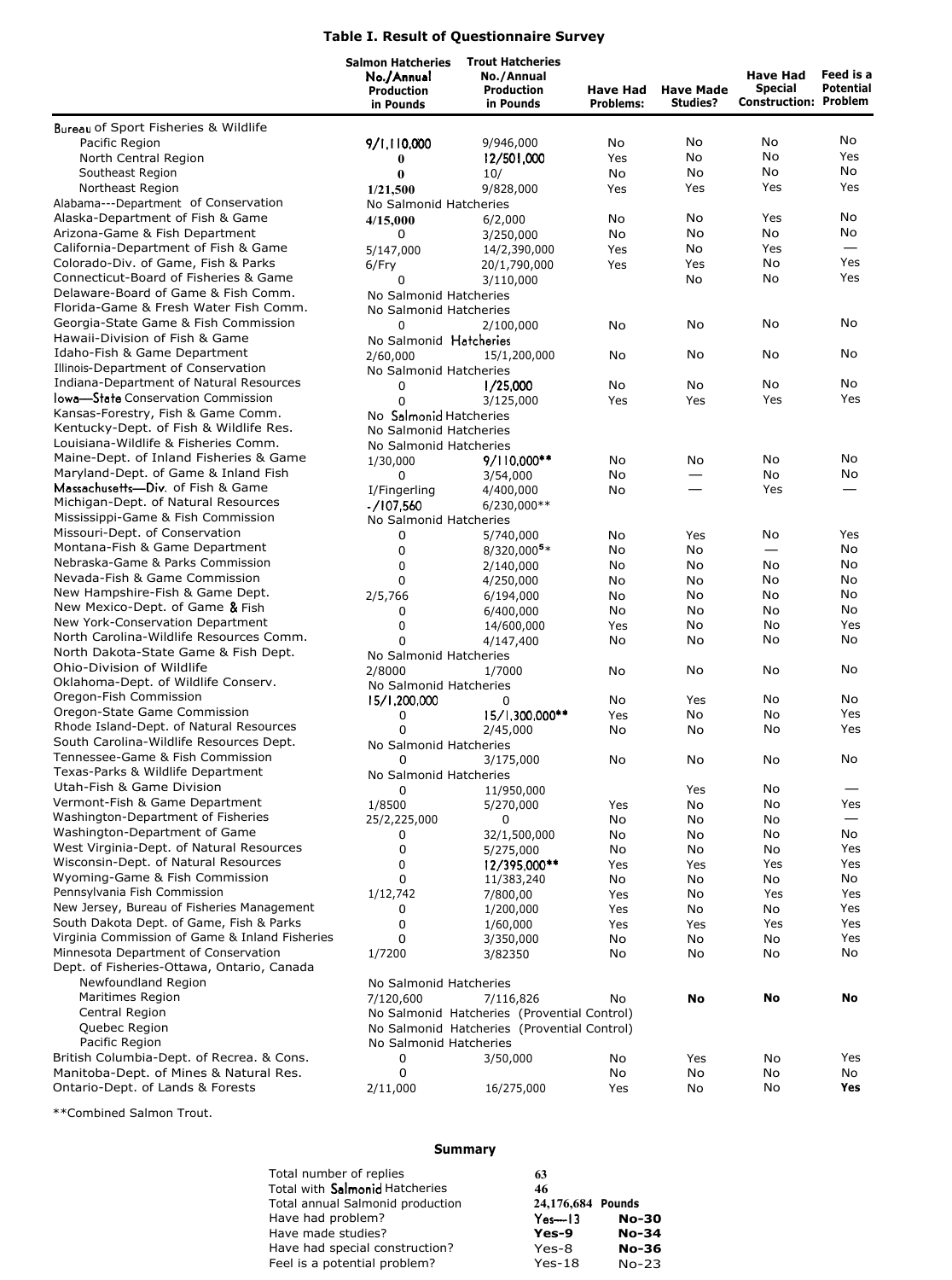eight have provided special control units and eighteen felt that there was a potential problem of fish hatchery wastes.

**Field testing.** Generally, three types of pollutants are discharged from fish hatcheries. They are:

a. Fish fecal wastes and residual food.

b. Chemicals and drugs—used for disease and parasite control.

c. Pathogenic bacteria and parasites.

The second and third categories, although important to an understanding of the total effect of hatchery wastes on the receiving water, are sporadic in nature. The first group of factors, including those that contribute to the chemical and/or physical degradation of receiving water quality, is of most concern because these factors are encountered continuously throughout the year under normal hatchery operating procedures. Therefore, field testing done by the author for this study was confined to measuring the waste characteristics included in the first category. From February to June 1969, field tests were made at the Green River Salmon Hatchery and the Cowlitz Trout Hatchery in the State of Washington. Rearing units in each were selected for sampling of influent and effluent flows. Water samples were taken over a 24-hr period at 4-hr intervals. These samples were then analyzed individually to determine the following characteristics: COD, BOD, DO, pH, ammonia, nitrate, phosphate, suspended solids, dissolved solids, settleable solids, total solids and total volatile solids. With each sample the following items were recorded: fish species (size, age and weight), flow, feed (type and quantity), temperature, weather, time, and raceway size and type. The results are presented in Figures 3-5 and Tables 2-3. Further tests were made at Cowlitz Trout Hatchery from June to September, 1969.<sup>8</sup> The result of the test was similar to the first series. From November 1969 to February 1970, a rearing unit at Seward Park Trout Hatchery in Seattle, Washington, was selected for determining BOD removal efficiency and relationships between oxygen uptake rate, BOD production rate, fish size and feed rates. The relationships between oxygen uptake rate, BOD production rate and fish size derived from this test are indicated in Figure  $6.9$ 

**Discussion and conclusions. I. Pollutants—types and quantities.** As indicated in Tables 2 and 3, the pollutants (excluding chemicals, pathogens and sanitary sewage) discharged from fish hatcheries can be classified into three groups: organic, nutrient and solid.

**a. Organic pollutants.** Due to the high water consumption of a fish hatchery (average of these tests was 34,000 gpd per100 lb of fish), most of the BOD test values for hatchery effluent at normal operation was less than 10 mg/I. Such a concentration will probably meet many water quality standards throughout the United States. However, the average BOD production per day per 100 lb of fish is 1.34lb which is equivalent to that produced by about ten people. The average BOD concentration of hatchery effluents during pond cleaning is several times greater than that during normal operation. In tests where the fish loading density is greater than 25 lb of fish per gpm, the average BOD concentration is in excess of 35 mg/I. This is well in excess of the strength

of waste from a normal secondary sewage treatment plant and most probably is not acceptable in terms of most water quality standards. One important parameter which is closely related to BOD is the dissolved oxygen (DO) level. Most of the DO is taken up by the fish in the pond resulting in a low DO in the effluent. The DO depletion in water passing through the hatchery is mainly due to direct fish uptake and partly due to atmospheric losses and benthal oxygen demand. In this study the depletion of DO in the hatchery is based on total loss per 100 lb of fish per day. The DO depletion was found to range from 0.246 to 1.754 lb of oxygen per 100 lb of fish per day, with an average of 0.727.

**b. Nutrient pollutants.** The nutrient pollutants, nitrate and phosphate, are the end-products of decomposition of fish food. Test results indicate that the average hatchery effluent contains 1.68mg/I of nitrate and 0.077 mg/I phosphate and 0.53 mg/I of ammonia. Ammonia will be oxidized to nitrite and then nitrate, and thus increase nutrient level. The hatchery effluent tested may stimulate algae growth and cause algae blooms under certain conditions of sunlight and warmth.

**c. Solids pollutants.** Under normal operating conditions total solids concentrations ranged from 30 to 190 mg/I with an average of 85 mg/I. On the average, 92 percent of total solids were dissolved solids and 35 percent were volatile solids. The suspended solids concentration ranged from 0 to 35 mg/I with an average of 7 mg/I, of which about 50 percent were settleable. When the ponds were being cleaned, the average total solids concentration was 174 mg/I, of which about 45 percent were dissolved and 62 percent were volatile solids. The suspended solids concentration ranged from 85 to 104 mg/I with an average of 96 mg/I. On the average, about 89 pecent were settleable. This high percentage of suspended and settleable solids indicates that most of the solids contained in the cleaning water will immediately deposit on the stream bottom below the hatchery. Field observations indicated that there were discernible differences in local bottom conditions between the water courses upstream and downsteam of the hatchery. To describe these differences as pollution effects would be unreasonable in light of the limited observation.

**2. Relationship between pollutants. Production and hatchery operating procedures.** There are relationships between pollutant production rates, feeding rates, fish size, loading densities and water supply rates, although the result is erratic because the ponds tested were randomly selected. As shown in Figures 3-5, it appears that DO uptake, BOD, nitrate, ammonia and phosphate production rates are proportional to the food feeding rates. The lower the feeding rate, the smaller the pollutant production rate and the lower the DO uptake rate. Also it appears that the pollutant production rates are inversely proportional to the fish size and loading densities and water supply rates. The higher the loading densities, the smaller are the pollutant production rates, and vice versa. This is probably due to the effective food uptake by the fish and the lesser available space for fish activity. As a result, less food is left uneatenand the fish activity reduction results in less fecal waste production. Further, the decrease in loading density may also reduce the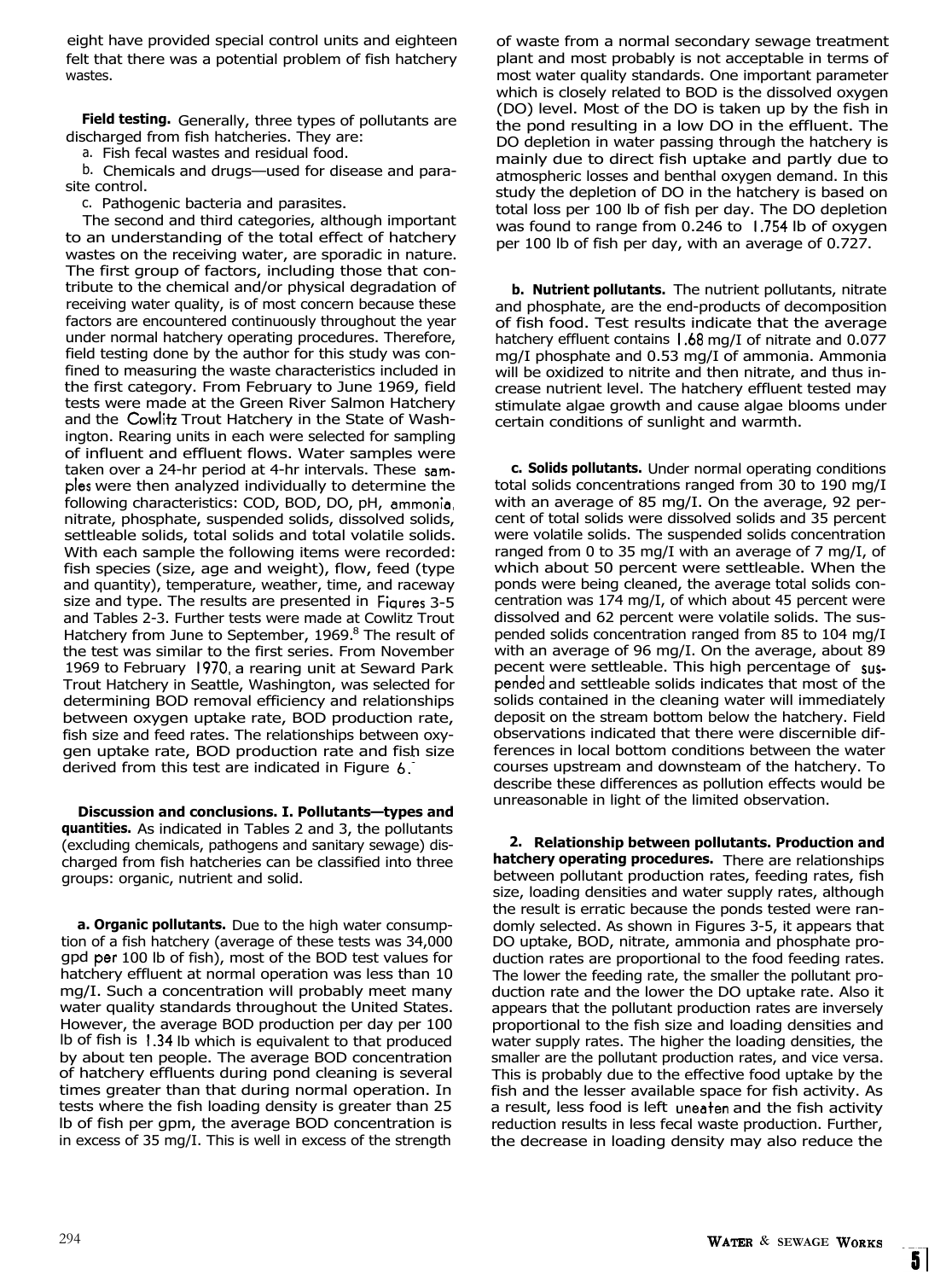**Table 2. Pollutants Production Rates at Various Conditions** 

| <b>Size</b><br>inches | lbs. fish<br>per gpm | lbs. fish<br>per cuff | lbs. food<br>per 100 lbs.<br>fish per day | Temp., <b>F</b><br>air/water | lbs. BOD<br>per 100 lbs.<br>fish per day | lbs. ammonia<br>per 100 lbs.<br>fish per day | Ibs. nitrate<br>per 100 lbs.<br>fish per day | lbs. phosphate<br>per 100 lbs.<br>fish per day |
|-----------------------|----------------------|-----------------------|-------------------------------------------|------------------------------|------------------------------------------|----------------------------------------------|----------------------------------------------|------------------------------------------------|
| 6"                    | 26                   | 1.14                  | 1.41                                      | 48/54                        | 1.61                                     | 0.065                                        | 0.006                                        | 0.0040                                         |
| 1.5                   | 1.3                  | 0.069                 | 2.42                                      | 48/54                        | 1.17                                     | 0.105                                        | 0.318                                        | 0.0465                                         |
| 2.5                   | 4.24                 | 0.167                 | 4.63                                      | 50/44                        | 1.234                                    | 0.310                                        | 0.234                                        | 0.0143                                         |
| 2.5                   | 6.13                 | 0.393                 | 4.60                                      | 50/44                        | 0.881                                    | 0.332                                        | 0.160                                        | 0.0100                                         |
| 2                     | 3.80                 | 0.231                 | 4.62                                      | 50/44                        | 1.342                                    | 0.404                                        | 0.272                                        | 0.0114                                         |
| 2                     | 1.17                 | 0.1                   | 4.25                                      | 55/58                        | 1.230                                    | 0.04                                         | 0.573                                        | 0.0372                                         |
| 2                     | 1.63                 | 0.136                 | 4.36                                      | 55/58                        | 0.866                                    | 0.078                                        | 0.246                                        | 0.0109                                         |
| 2                     | 1.27                 | 0.136                 | 4.36                                      | 55/58                        | 0.966                                    | 0.032                                        | 0.690                                        | 0.0863                                         |
| 8                     | 2.05                 | 0.418                 | 2.5                                       | 48/64                        | 1.94                                     | 0.039                                        | 0.696                                        | 0.0146                                         |
| 9                     | 1.65                 | 0.421                 | 2.08                                      | 48/64                        | 1.805                                    | 0.372                                        | 0.400                                        | 0.0143                                         |
| 3                     | 1.00                 | 0.149                 | 7.15                                      | 48/65                        | 2.496                                    | 0.294                                        | 0.582                                        | 0.043                                          |
| 8                     | 0.523                | 0.182                 | 4.80                                      | 47/50                        | 1.430                                    | 0.218                                        | 1.501                                        | 0.087                                          |
| 4                     | 1.83                 | 0.375                 | 3.78                                      | 48/50                        | 1.731                                    | 0.066                                        | 0.189                                        | 0.094                                          |
| 5                     | 6.11                 | 0.835                 | 2.0                                       | 48/56                        | 0.648                                    | 0.108                                        | 0.088                                        | 0.0131                                         |
| 10                    | 4.9                  | 0.526                 | 1.67                                      | 48/56                        | 0.787                                    | 0.031                                        | 0.066                                        | 0.015                                          |
| Range                 | $0.52 - 26.0$        | $0.069 - 1.14$        | 1.14-7.15                                 |                              | 0.645-2.496                              | 0.031-0.404                                  | 0.006-1.501                                  | 0.004-0.094                                    |
| ave.                  | 4.24                 | 0.350                 | 3.561                                     |                              | 1.342                                    | 0.166                                        | 0.401                                        | 0.0333                                         |



**Figure 3: Nutrient production rates versus feeding rates** 



**Figure 4: BOD production and DO uptake rates at various feeding levels** 



**Figure 5: Relationships betweenpollutant production rates, water supply rates and fish loading densities** 

**Table 3. Average increase in pollutants concentrations** 

| <b>Pollutants</b> | А     | Average Increase, ppm<br>B<br>А |                 | Range, ppm |  |  |
|-------------------|-------|---------------------------------|-----------------|------------|--|--|
|                   |       |                                 |                 |            |  |  |
| <b>BOD</b>        | 5.36  | 33.6                            | $0.12 - 36.5$   | 18-49      |  |  |
| Ammonia           | 0.532 |                                 | $0.00 - 2.55$   |            |  |  |
| Nitrate           | 1.676 |                                 | $0.045 - 3.1$   |            |  |  |
| Phosphate         | 0.077 |                                 | $0.010 - 0.262$ |            |  |  |
| Suspended Solid   | 7.0   | 96                              | $0.0 - 55$      | 85-104     |  |  |
| Settleable Solid  | 3.5   | 85                              | $0.0 - 35$      | 78-89      |  |  |
| Dissolved Solid   | 78    | 78                              | 25.0-186        | 70-81      |  |  |
| Total Solids      | 85    | 174                             | 30.0-190        | 166-185    |  |  |
| Total Volatile    | 29    | 108                             | $5.0 - 100$     | $90 - 125$ |  |  |

A= Normal operation<br>B = Ponds being cleaned

- Test not conducted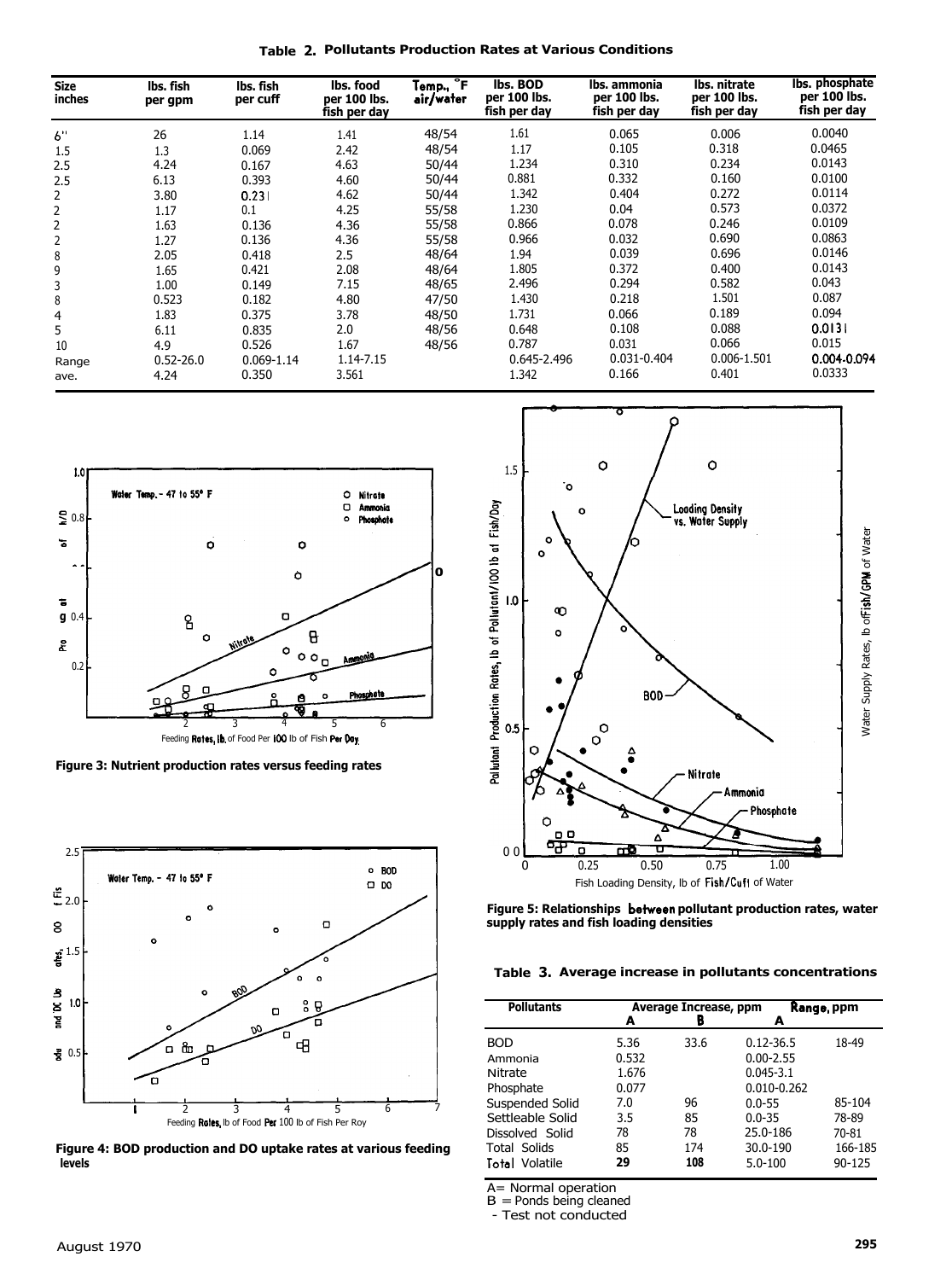probability of food uptake by the fish resulting in an increase in residual food which finally settles to the bottom and becomes a part of the fish wastes.

The relationship between fish size and pollutant production rate is illustrated in Figure 6. As can be seen, when the fish grow the pollutant production rate decreases. This is probably due to efficient food uptake resulting in little residual food. Information in Figure 6 was derived from the Seward Park Trout Hatchery study.



**Figure 6: BOD production and DO uptake rates versus fish size** 

The BOD production rate, with an average of 0.75 lb per 100 lb of fish per day, is much less than the previous tests (where the average BOD production rate was 1.34). The corresponding average feeding rates were 1.3 and 4.2 lb per 100 lb of fish per day, respectively. It is obvious that proper feeding will greatly reduce the rate of pollutant production.

**3. Pollution potential.** In some of the initial contacts with various agencies, mild objections to the phrase "pollutional effect' as related to hatcheries were raised. However, pollution has existed, and survey and field test results confirm this, particularly when pond cleaning is taking place. At some locations, due to the high water consumption rates, most of the stream water is diverted to the hatcheries. The diverted water, once returned to the streani,carries various pollutants, and under certain conditions the DO content in the returned water is low  $(<$ 5 mg/I). It is possible that the mixfure of the hatchery effluent and undiverted water will have a DO content less than 6 mg/I. A DO concentration greater than or equal to 6 mg/I has been set as the receiving water quality standard by many states. Further, due to the fairly high nutrient contents, algae growth in the receiving water may be stimulated, and under certain circumstances algae blooms will occur. The depletion of DO and the growth of algae are in violation of most receiving water quality standards. When pond cleaning is taking place the strength of the pollutants contained in the hatchery effluent is fairly high. It was observed that most of the solids contained in the cleaning water settle out in one hour in an Imhoff cone. It could be expected that these solids will blanket the stream bed downstream of the hatchery if no control facility is provided. Further, it is well understood that the pollution potential of the hatchery cleaning water is comparable to domestic sewage when diluted with infiltration water.

To illustrate the potential pollution problem of fish hatchery wastes, the responding agencies reported a total annual salmonid production in excess of 24 million pounds. Adding to this hatcheries now under construction or planned for the near future, plus private facilities, an annual maximum loading of 36 mil lb of salmonids does not seem an unreasonable estimate. The day-to-day production of BOD will be 1.3 lb per 100 lb of fish per day, indicating that the pollutional effect of all the hatcheries in North America would be roughly equivalent to a population of 2.4 mil depositing untreated sewage in the rivers. This illustration is vastly oversimplified, but the author feels that it cannot be ignored.

**Recommendations'.** The problems of pollutants discharged from salmonid fish hatcheries and some relationships between pollutant production and hatchery operating procedures have been discussed. The corrective measures must be taken for effective control. In general, water pollution from salmonid hatcheries can be controlled through in-hatchery improvements and effluent treatment, such as:

**I. Hatchery operating improvements Shouldinclude**  proper fish loading techniques, proper feeding procedures and water supply adjustments. According to Burrows," Haskell<sup>13</sup> and Westers," fish loading and water supply should be adjusted according to the water temperature and fish size. The water temperature for a hatchery in a particular season remains fairly constant. Therefore, fish loading and water supply may be considered as a function of fish size only. The optimum fish loading and water supply can be obtained. During the period of this study, the fish loading rates at the hatcheries tested were irregular; in most cases the loading rates were several times less than that proposed by these authors. Economically they increase unnecessary capital and operating costs of the hatchery. The author has observed that if the hatchery is operated at the levels proposed by Burrows, Haskell and Westers, the DO in the raceway effluent will be equal to or greater than 5 mg/I. The limiting value of DO for salmonids has been reported to be  $2-3$  mg/ $1^{\circ}$  although some believe that oxygen levels below 6 mg/I result in a reduction in activity and ultimately a reduction in growth rate." The increase in fish loading not only reduces the capital and operating costs for the hatchery, but when water supply rate is adjusted to the optimum level, the required cost of the pollution control facilities is accordingly minimized. It is recommended that the fish loading and the water supply rates proposed by these authors, as shown in Figures 1-2, be adopted for salmonid hatchery operations.

Food feeding as found in this study is a major operating factor related to the pollutant production. Proper feeding means that the time and amount of food fed must be properly determined so that most food will be eaten, resulting in little or no food residual. This practice is an economical one since improper feeding does not improve fish growth, and results in higher operating costs as well as higher pollutant production rates. Scheduling is an important factor as it was observed that when the fish were not really hungry, they did not chase food. As a result most foods released in the water settled out and finally became pollutants. The amount and time of feeding vary with water temperature, fish species and size, and type of food. For each hatchery these factors can be experimentally determined. Therefore, it is suggested that both time and amount of feeding be optimized for each hatchery.